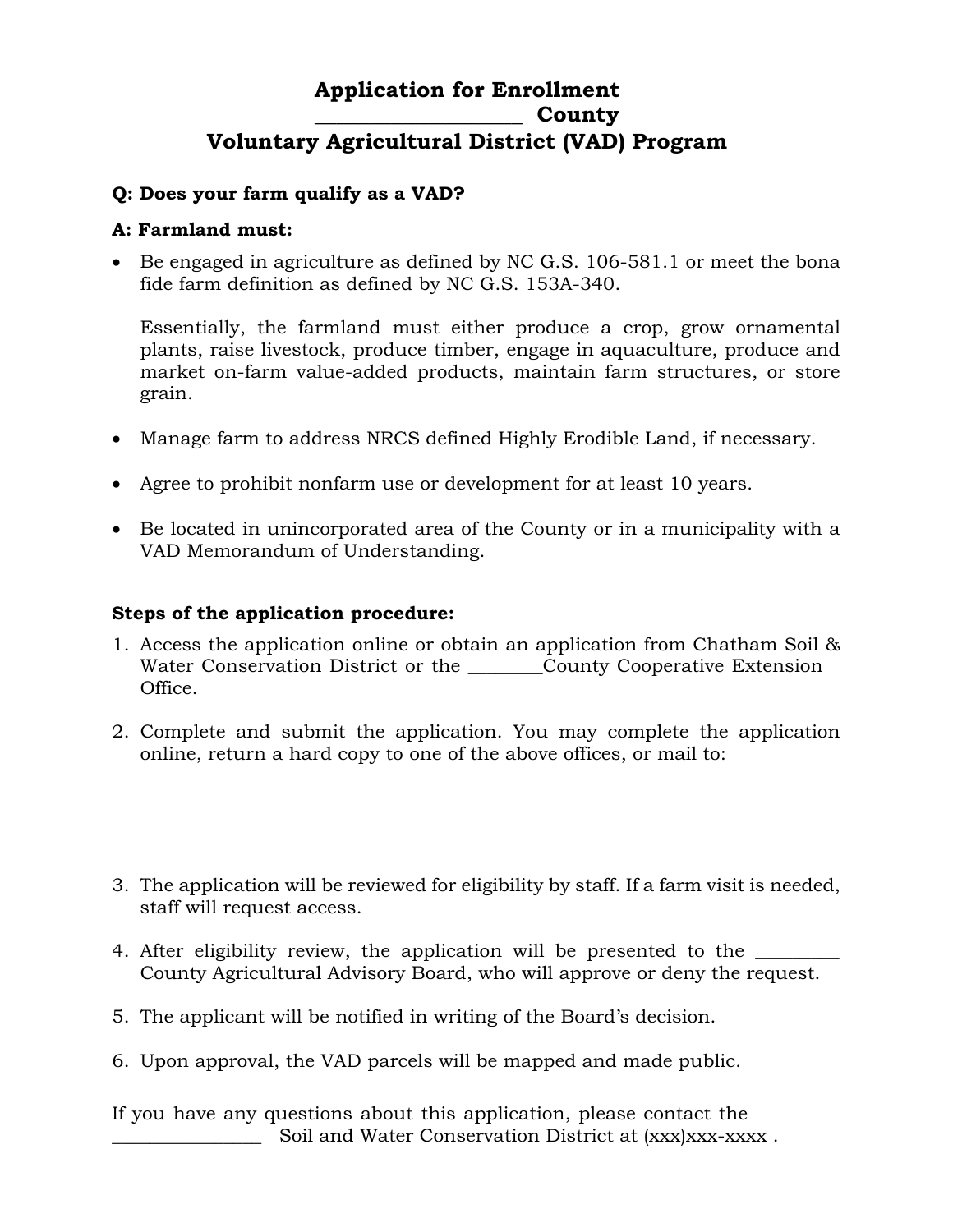# **Application for Enrollment \_\_\_\_\_\_\_\_\_\_\_\_\_\_\_\_\_\_ County Voluntary Agricultural District (VAD) Program**

| <b>Applicant Information</b> |               |  |  |  |
|------------------------------|---------------|--|--|--|
| Name(s):                     |               |  |  |  |
| Mailing Address:             |               |  |  |  |
| Email:                       |               |  |  |  |
| Phone (home):                | Phone (cell): |  |  |  |

| <b>Property Information</b>                            |                                                  |               |                    |  |
|--------------------------------------------------------|--------------------------------------------------|---------------|--------------------|--|
| $Owner(s)$ :                                           |                                                  |               |                    |  |
| Agricultural<br>Products:<br>(check all that<br>apply) | $\Box$ Livestock (list):<br>$\Box$ Horticultural | $\Box$ Timber | $\Box$ Aquaculture |  |

| <b>Tax Parcel Information</b> |                       |       |          |  |
|-------------------------------|-----------------------|-------|----------|--|
|                               |                       |       | FSA Farm |  |
| Parcel #                      | <b>Street Address</b> | Acres | & Tract  |  |
|                               |                       |       |          |  |
|                               |                       |       |          |  |
|                               |                       |       |          |  |
|                               |                       |       |          |  |
|                               |                       |       |          |  |
|                               |                       |       |          |  |
|                               |                       |       |          |  |
|                               |                       |       |          |  |
|                               |                       |       |          |  |

\*If more space is needed, attach an additional page.